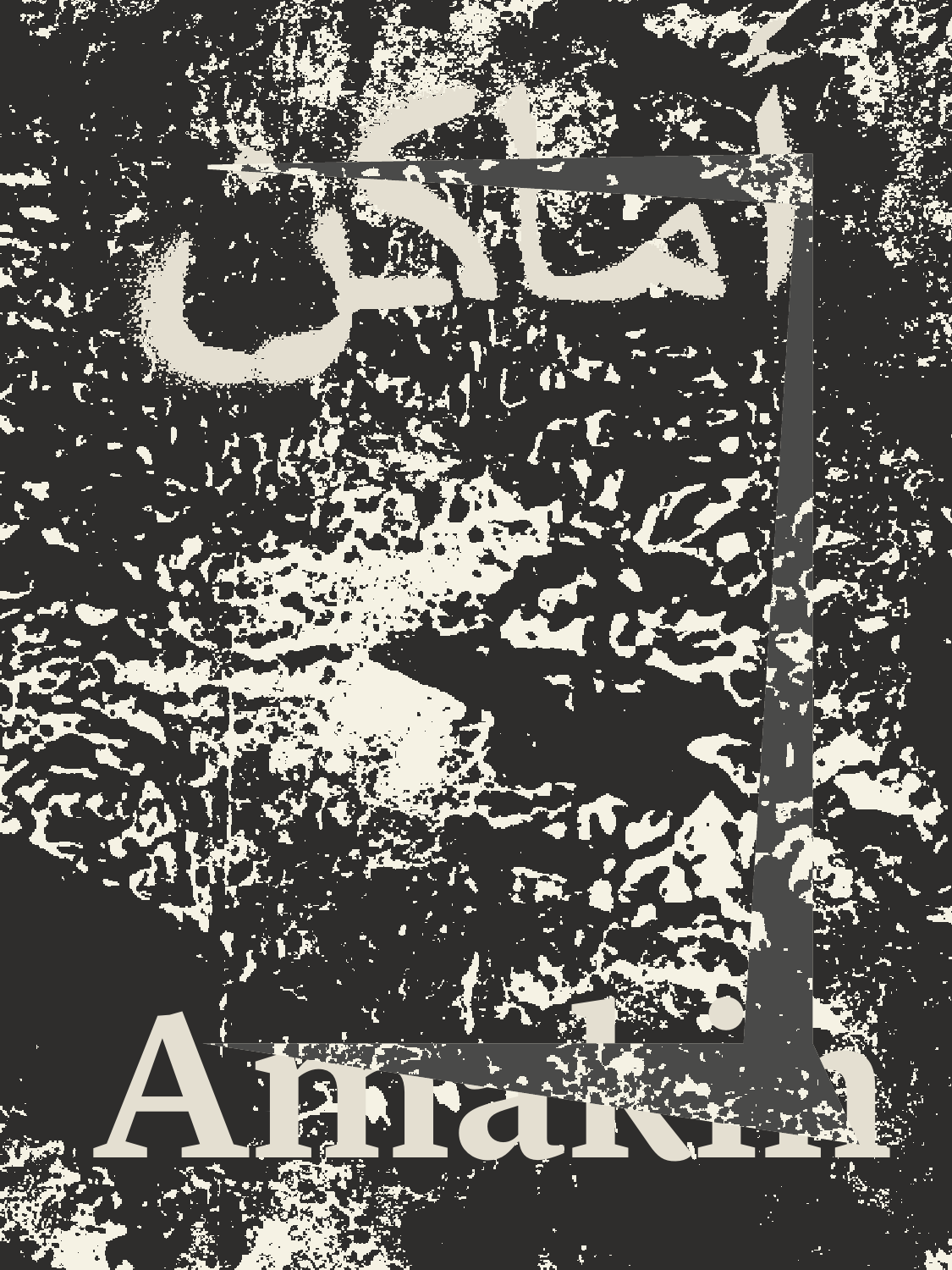## Language, a book in her father>s library and from which she took pages on healing or rage and turned §€¼ ´³‰ À \* §»
 'çŠ \$œŸ ž® € §Ÿ them into porcelain scrolls. The possibility aÂorded

by the artist>s book also plays a key role in the exhibition: the narrow concertina-like books of Hussein AlMohasen are installed across an entire wall; the sculptural forms of books of Dia al-Azzawi, Ghassan Ghaib and Nazar Yahya Álled with poetry are a poignant reminder of the destruction heaped upon Baghdad, the city which also haunts Sadik Kwaish Alfraji which he brings to mind in the story of a single tree on a Baghdad street or in his meditation on exile Ališs Boat. Lujain Faqerah makes books which represent ?places of stillness, somewhere quiet.> This is travel of the mind. While Muhannad Shono makes his book out of sand because ?sand chooses which stories to tell and which secrets to hide.>

Creating Amakinhas taken all of us who have worked on the exhibition on an extraordinary journey. We have been continuously inspired by the talented artists each one of whom has so generously invited us to share their makan, enriching us in the process. It is, however, the vision of Her Royal Highness Princess Jawaher and the members of SAC, whose belief in the power of art created 21,39, Jeddah Arts and it has been our great privilege to have been invited to share that vision for the **9**edition.

Venetia Porter

| l<br>ÅŸ• Å• ""§Í£•¯x𤱠Þ <sup>з</sup> ″œ                                                                                                                                                                                                                                                                                                                                                                                      |
|-----------------------------------------------------------------------------------------------------------------------------------------------------------------------------------------------------------------------------------------------------------------------------------------------------------------------------------------------------------------------------------------------------------------------------|
| • ª ¤Œ    Å ¡ 'µ ⋅ê ž® <sub>"</sub> j€  • - • ' çŠ ¸ "                                                                                                                                                                                                                                                                                                                                                                      |
| $f \P \cdot f \P \pm$ " $i \pm \frac{1}{2}$ (o) $\frac{1}{2}$ (o) $\frac{2}{3}$ (o) $\frac{2}{3}$ (o) $\frac{2}{3}$ ( $\frac{2}{3}$ ( $\frac{2}{3}$ ( $\frac{2}{3}$ ( $\frac{2}{3}$ ( $\frac{2}{3}$ ( $\frac{2}{3}$ ( $\frac{2}{3}$ ( $\frac{2}{3}$ ( $\frac{2}{3}$ ( $\frac{2}{3}$ ( $\frac{2}{3}$ ( $\frac{2}{3}$ ( $\frac{$                                                                                              |
| $\neg^{10}$ " », $i \not\in \check{Z} \check{\S}$ . $\S\hat{a}$ » $\S\hat{\S}$ $\hat{A}$ , ". •'                                                                                                                                                                                                                                                                                                                            |
| <sup>→</sup> «•Ôå‰* ª¶š   꼉" μ ª•Å                                                                                                                                                                                                                                                                                                                                                                                          |
| ." "ä 3Ø ‴‰ * «Ã •                                                                                                                                                                                                                                                                                                                                                                                                          |
| Ì»‰•̯ µ¶§ˆ±Ç Š , ŸÌ»‰§€Å Æ ,<br>$\tilde{N}$ » <sup>3</sup> Ô Žê "Ÿ ".[šŠ §Œ §€Å û•<br>$\circ$ , $\mu \dot{Y}$ $\circ$ $\tilde{Y}$ $\tilde{Y}$ $\circ$ $\tilde{Y}$ $\tilde{Y}$ $\tilde{Y}$ $\tilde{Y}$ $\tilde{Y}$ $\tilde{Y}$ $\tilde{Y}$ $\mu$ , $\tilde{Y}$ $\tilde{Y}$<br><sub>/el</sub> ± §∙Åœ§ø ¦ ∙õÝ <sup>3</sup> ƒŸ Š.§, Œ ¬®¯<br>$\circledast$ • $\forall \forall \S'$ , • ÆÇŠ $\circ$ $\phi$ $\Lambda \lambda \in$ |
|                                                                                                                                                                                                                                                                                                                                                                                                                             |

 $f\hat{Y}$  »... $\hat{A}$  **;** •  $\hat{O}$   $\hat{O}$  •  $\hat{S}$  »  $\P$   $3$   $\hat{S}$  »  $\lt$ 

 $\hat{S}$ <sup>3</sup>êÅÀ ¬®¯  $\hat{S} \bullet \hat{e}$  •  $\hat{S} \varnothing \bullet$ °...• ŠÎó

 $O, \int_0^1$  • A S  $\S \in \S^*$  is  $\S^*$  a æs ••

## •‰" ‡£‡œ'

| Safeya Binzagr                                                                                                                                                       | $c_{\mathbf{f}}$ /                                                                                                          |
|----------------------------------------------------------------------------------------------------------------------------------------------------------------------|-----------------------------------------------------------------------------------------------------------------------------|
| The Binzagr family house in Harat al-<br>$\epsilon_1$ $\epsilon_2$ $\mu$ 1 <sup>3%</sup> $\epsilon_3$ $\epsilon_4$ CE i $\epsilon_1$ $\epsilon_2$ $\pm \alpha \xi_2$ |                                                                                                                             |
| Sham (detail), al-Balad, Jeddah769                                                                                                                                   | õô                                                                                                                          |
| Etching numbered 128                                                                                                                                                 | $\S$ <sup>1</sup> / <sub>4</sub> ± Õ Õ <sup>3</sup> Š Š Š •à                                                                |
| $36 \cdot 26$ cm                                                                                                                                                     | $\mathbf{i}$                                                                                                                |
| Courtesy Darat Safeya Binzagr                                                                                                                                        | £ÕЧªœ 'º¶Š                                                                                                                  |
| Shadia Alem                                                                                                                                                          |                                                                                                                             |
| 'The bedouin knows š 2000                                                                                                                                            | "«¬^ ®j Š"                                                                                                                  |
| Coloured inks and acrylic paint on paper                                                                                                                             | ´•∖-€̃,Ÿf Ÿ•§€ •ÅŸ                                                                                                          |
| $42 \cdot 30 \text{ cm}$                                                                                                                                             | $\blacksquare$                                                                                                              |
| Courtesy Al-Mansouria Foundation                                                                                                                                     | $\S$ Ù Í» $\S$ ± $\circ$ ¶Š                                                                                                 |
| <b>Bader Awwad AlBalawi</b>                                                                                                                                          | $\alpha$ <sup>&lt;</sup>                                                                                                    |
| The shop of Ashraf Ali Khan, North Khobar, 2021                                                                                                                      | $\tilde{0}$ + $\varnothing$ " $\operatorname{a}_{\alpha}$ $\otimes$ $\operatorname{a}_{\alpha}$ $\operatorname{a}_{\alpha}$ |
| Digital photograph                                                                                                                                                   | $\S$ £ $\S'$ å ‰ $\circ$ œ                                                                                                  |
| Asma Bahmim                                                                                                                                                          |                                                                                                                             |
| Handmade paper, 2022                                                                                                                                                 | $\begin{array}{ccc} & & \mathbf{n} \\ \cdot & \ast & \cdot \end{array}$                                                     |

1. Moallaqat, 21, 39 Jeddah Arts 20 tconceived by Hamza SeraÁ and curated by Aya Alireza and Raneem Farsi

2. A.J Arberry, The Seven Odes (London: Allen and Unwin 109 210 3. G.R Smith and Ahmad U. al Zayla?i, Bride of the Red Seat&<sup>h</sup> tontury account of Jeddah Durham: Centre for Middle Eastern and Islamic Studies University of Durham 1984).https://dro.dur.ac.uk/139/1/22CMEIS.pdf?DDD35 4. Talal Hamzah www.alsh3r.com/poems/view/10264

 $\mathbb{E}$  'i •  $\mathcal{U}$   $\mathbb{E}$   $\mathcal{U}$  =  $\mathcal{U}$  =  $\mathcal{U}$  =  $\mathcal{U}$  =  $\mathcal{U}$  =  $\mathcal{U}$  =  $\mathcal{U}$  =  $\mathcal{U}$  =  $\mathcal{U}$  =  $\mathcal{U}$  =  $\mathcal{U}$  =  $\mathcal{U}$  =  $\mathcal{U}$  =  $\mathcal{U}$  =  $\mathcal{U}$  =  $\mathcal{U}$  =  $\mathcal{U}$  =  $\$ .õ .^ (A.J. Arberry, The Seven Odes )London: Allen and Unwin 1956 .µ G.R•è'OE 7'ŠšŠÅŸŠ' •°‹OE€ ^€^ ‰Š‹OE^ Ž‴.¶ Smith and Ahmed U. Al Zayla>i, Bride of the Red Sea: a 10th/16th century account of Jeddah (Durham: Centre for Middle Eastern and Islamic Studies University of Durham 1984 https://dro.dur.ac.uk/139/1/22CMEIS.pdf?DDD35 www.alsh3r.com/poems/view/10246 ¢å §'£.·

In choosing and commissioning the works for the exhibition, I was strongly drawn to artists who work on paper, fascinated as I am by the process of drawing, the making of paper, the complexities of printmaking techniques. We see these processes in the collection of Safeya Binzagr, the wooden plates from which she made the prints, we see how a sketch becomes a print or a painting. Badr Ali too explores printmaking, his abstract drawings highlighting the peripatetic nature of what has been his makan these last years. Imran Qureshi creates his paintings, a contemporary take on the art of the miniature, on the special was tapper using the traditional pigments employed by the painters of the Mughal courts. It is through paper that Sara Abdu explores ?self, memory and home> creating drawings painted in Henna that take the shape of the mihrabniche in a mosque. Obadah Aljefri has kept notebooks since he was a child, they are ?a place of comfort> and an introduction to his world. Manal AlDowayan found inspiration during the pandemic in The Jurisprudence of the Arabic

 $4' \pm \sqrt{8\%}$   $\pi$  i · <sup>a</sup> · i »  $\pi$  for ~€±‰ §•¨ 埆¥ŸÉ Š.§Å •Ÿ§•¨ ¬®¯ ¡»¶ ž® • \ Ý ä' §

˜"ê §‰Å <sub>.</sub> • Ï <del>̃</del>£ f .§ " ¡ê•â•à Ìå \ ª C±  $\check{e}$  a  $\check{w}$   $\check{w}$  3 + • •  $\check{w}$   $\check{w}$   $\check{S}$  •  $\check{S}$   $X$ •  $\check{v}$   $\check{w}$   $\check{A}$  $\delta$   $\tilde{A}$   $\cdot$   $\bullet$ % $\delta$   $\epsilon$  % $\delta$   $\cdot$   $\epsilon$   $\sim$   $\alpha$   $\sim$   $\alpha$   $\sim$   $\alpha$   $\sim$   $\alpha$   $\sim$   $\alpha$   $\sim$   $\alpha$   $\sim$   $\alpha$   $\sim$   $\alpha$   $\sim$   $\alpha$   $\sim$   $\alpha$   $\sim$   $\alpha$   $\sim$   $\alpha$   $\sim$   $\alpha$   $\sim$   $\alpha$   $\sim$   $\alpha$   $\sim$   $\alpha$   $\sim$   $\alpha$   $\bullet \neg \bullet \neg \quad \text{pa}^* \quad \neg \quad \forall \ \forall \ \forall \quad \neg \ \phi \quad \text{Na} \circ \psi \ \text{S}$  $E$  $\bullet$ "»‰ "à  $\bullet$  .®  $\bullet$ <sup>a®</sup> " ¤  $i \notin \check{Z}^{3"}$  '•  $\check{Y}$ . " $\pm \oint \check{S} \mu \P'' \setminus \check{S} \check{S}$  $\overrightarrow{SZ}$ ¶± $\in$  ¶ " Ɖ Š $|a \cdot \overrightarrow{a} f, f \vee \overrightarrow{B} \rangle$  ¬ ‰ ' Š È $3e$ Å  $\setminus f$   $\circ$   $\circ$   $\circ$   $\stackrel{a}{\cdot}$   $\wedge$   $\stackrel{y}{\cdot}$   $i$   $\downarrow$   $\downarrow$   $\circ$   $\circ$   $\circ$   $\circ$  $j\%$ o • ž® ¦ ; " •©\$ê, • §šä " º Ÿ • " "€ <sup>|</sup>  $\pm$ £Ÿ ¡‰ š $3$ œ $\tilde{N}$ Š Æ $\pm$ î ê£ ž® • "ŠŸ§Óê¶ • **a**  $\P5 f$   $\int e^{t/4}$   $\Big|_{3a}$   $\Big|_{3a}$   $\Big|_{a}$   $\Big|_{a}$   $\Big|_{a}$   $\Big|_{a}$   $\Big|_{a}$   $\Big|_{a}$   $\Big|_{a}$   $\Big|_{a}$   $\Big|_{a}$   $\Big|_{a}$   $\Big|_{a}$   $\Big|_{a}$   $\Big|_{a}$   $\Big|_{a}$   $\Big|_{a}$   $\Big|_{a}$   $\Big|_{a}$   $\Big|_{a}$   $\Big|_{a}$   $\Big|_{a}$   $: \hat{a} \bullet \hat{b}$  =  $\hat{a} \bullet \hat{b}$  =  $\hat{b} \bullet \hat{c}$  =  $\hat{c} \bullet \hat{c}$  =  $\hat{a} \bullet \hat{c}$  =  $\hat{a} \bullet \hat{c}$  =  $\hat{a} \bullet \hat{c}$  =  $\hat{a} \bullet \hat{c}$  =  $\hat{a} \bullet \hat{c}$  =  $\hat{a} \bullet \hat{c}$  =  $\hat{a} \bullet \hat{c}$  =  $\hat{a} \bullet \hat{c}$  =  $\hat{a} \bullet \hat{c}$  =  $E \bullet \S \bullet ' f'$ ,  $\check{Y} \S \bullet \check{S}$   $\check{I}^* \tilde{A}$   $\pm \check{S}$   $\tilde{N} \pm \hat{A} \hat{O} \hat{e}$ ,  $X \circ$ Ôäå  $f \pm \hat{a}$ • ž•••  $\frac{3}{4}$  ‰  $\overset{\circ}{\cdot}$  Ÿ  $\not\in \cdot$ Š ~ä $\overset{\circ}{A} \setminus \mathcal{A} \in \mathcal{E}$ 

ž® Œ¼ }€ Ò £Õ Ч<sup>3</sup>œª Žê § " •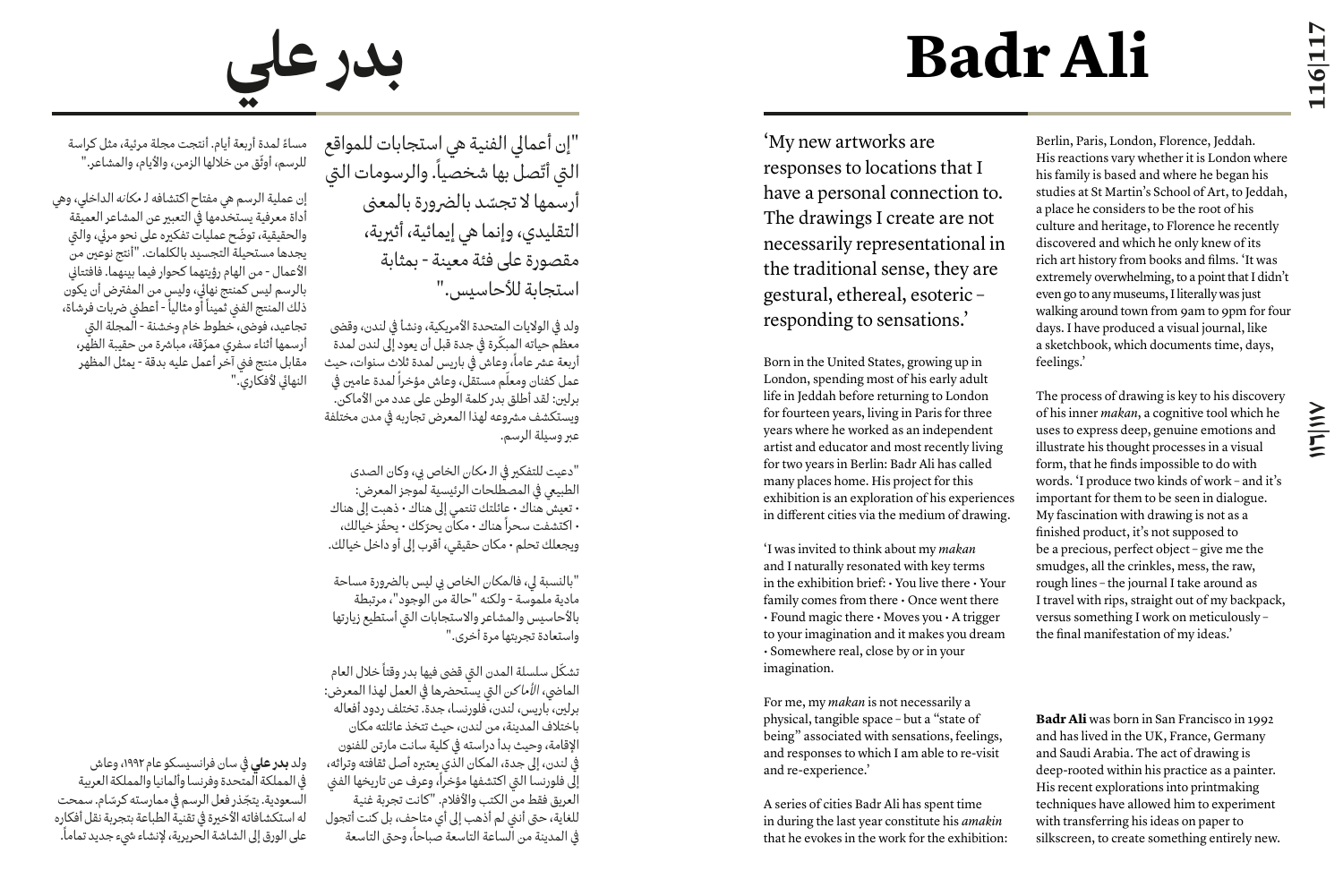## **Badr Ali**

'My new artworks are responses to locations that I have a personal connection to. The drawings I create are not necessarily representational in the traditional sense, they are gestural, ethereal, esoteric – responding to sensations.'

Born in the United States, growing up in London, spending most of his early adult life in Jeddah before returning to London for fourteen years, living in Paris for three years where he worked as an independent artist and educator and most recently living for two years in Berlin: Badr Ali has called many places home. His project for this exhibition is an exploration of his experiences in different cities via the medium of drawing.

'I was invited to think about my makan and I naturally resonated with key terms in the exhibition brief: • You live there • Your family comes from there • Once went there • Found magic there • Moves you • A trigger to your imagination and it makes you dream • Somewhere real, close by or in your imagination.

For me, my makan is not necessarily a physical, tangible space – but a "state of being" associated with sensations, feelings, and responses to which I am able to re-visit and re-experience.'

A series of cities Badr Ali has spent time in during the last year constitute his amakin that he evokes in the work for the exhibition: Berlin, Paris, London, Florence, Jeddah. His reactions vary whether it is London where his family is based and where he began his studies at St Martin's School of Art, to Jeddah, a place he considers to be the root of his culture and heritage, to Florence he recently discovered and which he only knew of its rich art history from books and films. 'It was extremely overwhelming, to a point that I didn't even go to any museums, I literally was just walking around town from 9am to 9pm for four days. I have produced a visual journal, like a sketchbook, which documents time, days, feelings.'

The process of drawing is key to his discovery of his inner makan, a cognitive tool which he uses to express deep, genuine emotions and illustrate his thought processes in a visual form, that he finds impossible to do with words. 'I produce two kinds of work – and it's important for them to be seen in dialogue. My fascination with drawing is not as a finished product, it's not supposed to be a precious, perfect object – give me the smudges, all the crinkles, mess, the raw, rough lines – the journal I take around as I travel with rips, straight out of my backpack, versus something I work on meticulously – the final manifestation of my ideas.'

**Badr Ali** was born in San Francisco in 1992 and has lived in the UK, France, Germany and Saudi Arabia. The act of drawing is deep-rooted within his practice as a painter. His recent explorations into printmaking techniques have allowed him to experiment with transferring his ideas on paper to silkscreen, to create something entirely new.

**بدر علي**

ًمساءً لمدة اربعة أيام. انتجت مجلة مرئية، مثل كراسة .<br>للرسم، أوثّق من خلالها الزمن، والأيام، والمشاعر."

إن عملية الرسم هي مفتاح اكتشافه لـ *مكانه* الداخلي، وهي أداة معرفية يستخدمها في التعبير عن المشاعر العميقة ֧֦֧֦֧֦֧֦֧֦֧֝֝<u>֚</u> والحقيقية، توضح عمليات تفكيره على نحو مرئي، والتي يجدها مستحيلة التجسيد بالكلمات. "أنتج نوعين من الأعمال - من الهام رؤيتهما كحوار فيما بينهما. فافتتاني بالرسم ليس كمنتج نهائي، وليس من المفترض أن يكون ذلك المنتج الفني ثمينا آو مثاليا - أعطني ضربات فرشاة، ً ًتجاعيد، فوضى، خطوط خام وخشنة - المجلة التي أرسمها أثناء سفري ممزّقة، مباشرة من حقيبة الظهر، مقابل منتج فني آخر أعمل عليه بدقة - يمثل المظهر النهائي لأفكاري.' التي أتّصلٌ بها شخصياً. والرسومات التي أرسمها لا ّ تجسد بالضرورةبالمعنى التقليدي، وإنما هي إيمائية، أثيرية، مقصورة على فئة معينة - بمثابة استجابة للأحاسيس." ولد في الولايات المتحدة الأمريكية، ونشأ في لندن، وقضى

"إن أعمالي الفنية هي استجابات للمواقع

ً

ر - سي - ر - .<br>معظم حياته المبكّرة في جدة قبل أن يعود إلى لندن لمدة أربعة عشر عاما، وعاش في باريس لمدة ثلاث سنوات، حيث ً ًعمل كفنان ومعلم مستقل، وعاش مؤخرا لمدة عامين في .<br>י برلين: لقد أطلق بدر كلمة الوطن على عدد من الأماكن. ويستكشف مشروعه لهذا المعرض تجاربه في مدن مختلفة عبر وسيلة الرسم.

"دعيت للتفكير في الـ مكان الخاص بي،وكان الصدى الطبيعي في المصطلحات الرئيسية لموجز المعرض: • تعيش هناك • عائلتك تنتمي إلى هناك • ذهبت إلى هناك • اكتشفت سحراً هناك • مكان يحرّكك • يحفّز خيالك، ֦֧֦֧֦֧֦֧֦֧֦֧֦֧֦֧ׅ֧֝֟֝֝֜֓<u>֚</u> ًويجعلك تحلم • مكان حقيقي، أقرب إلى أو داخل خيالك.

"بالنسبة لي، فا*لمكان* الخاص بي ليس بالضرورة مساحة مادية ملموسة -ولكنه "حالة من الوجود"، مرتبطة بالأحاسيس والمشاعروالاستجابات التي أستطيع زيارتها واستعادةتجربتها مرةأخرى."

ً.<br>تشكّل سلسلة المدن التي قضي فيها بدر وقتاً خلال العام الماضي، *الأما كن* التي يستحضرها في العمل لهذا المعرض: برلين، باريس، لندن، فلورنسا، جدة. تختلف ردود أفعاله باختلاف المدينة، من لندن، حيث تتخذ عائلته مكان الإقامة،وحيث بدأ دراسته في كلية سانت مارتن للفنون في لندن، إلى جدة، المكان الذي يعتبرهأصل ثقافته وتراثه، إلى فلورنسا التي اكتشفها مؤخرا، وعرف عن تاريخها الفني ً العريق فقط من الكتب والأفلام. "كانت تجربة غنية للغاية، حتى أنني لم أذهب إلى أي متاحف، بل كنت أتجول في المدينة من الساعة التاسعة صباحا، وحتى التاسعة ً

ولد **بدر علي**فيسان فرانسيسكو عام ،١٩٩٢وعاش في المملكة المتحدة وفرنسا وألمانيا والمملكة العربية ֦֧֦֧֦֧<u>֚֓</u> السعودية. يتجّذر فعل الرسم في ممارسته كرسّام. سمحت له استكشافاته الأخبرة في تقنية الطباعة بتجربة نقل أفكاره على الورق إلى الشاشة الحريرية، لإنشاء شيء جديد تماما. ً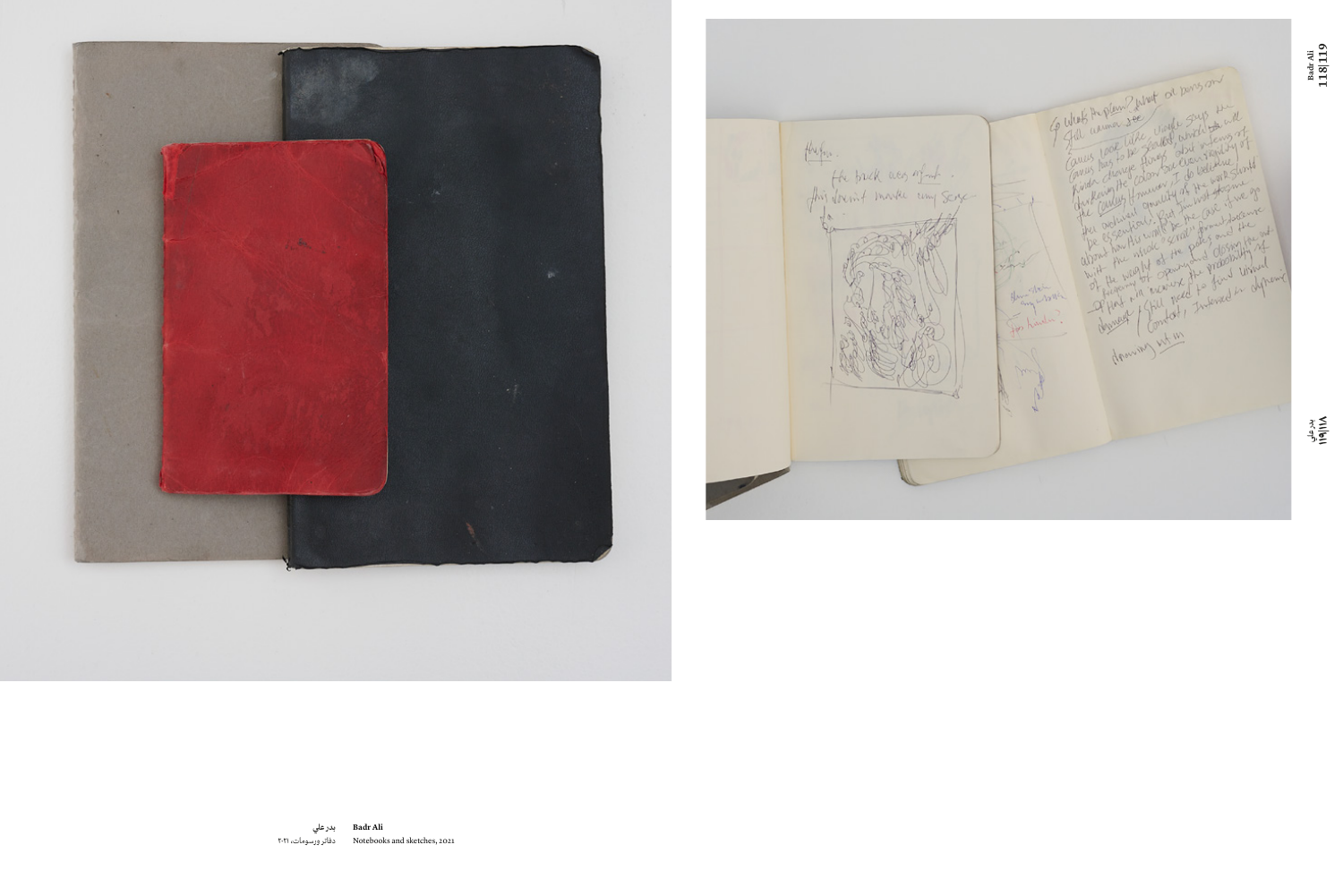



**Badr Ali بدر علي** Notebooks and sketches, 2021 دفاترورسومات، ٢٠٢١ **Badr Ali 118|119**